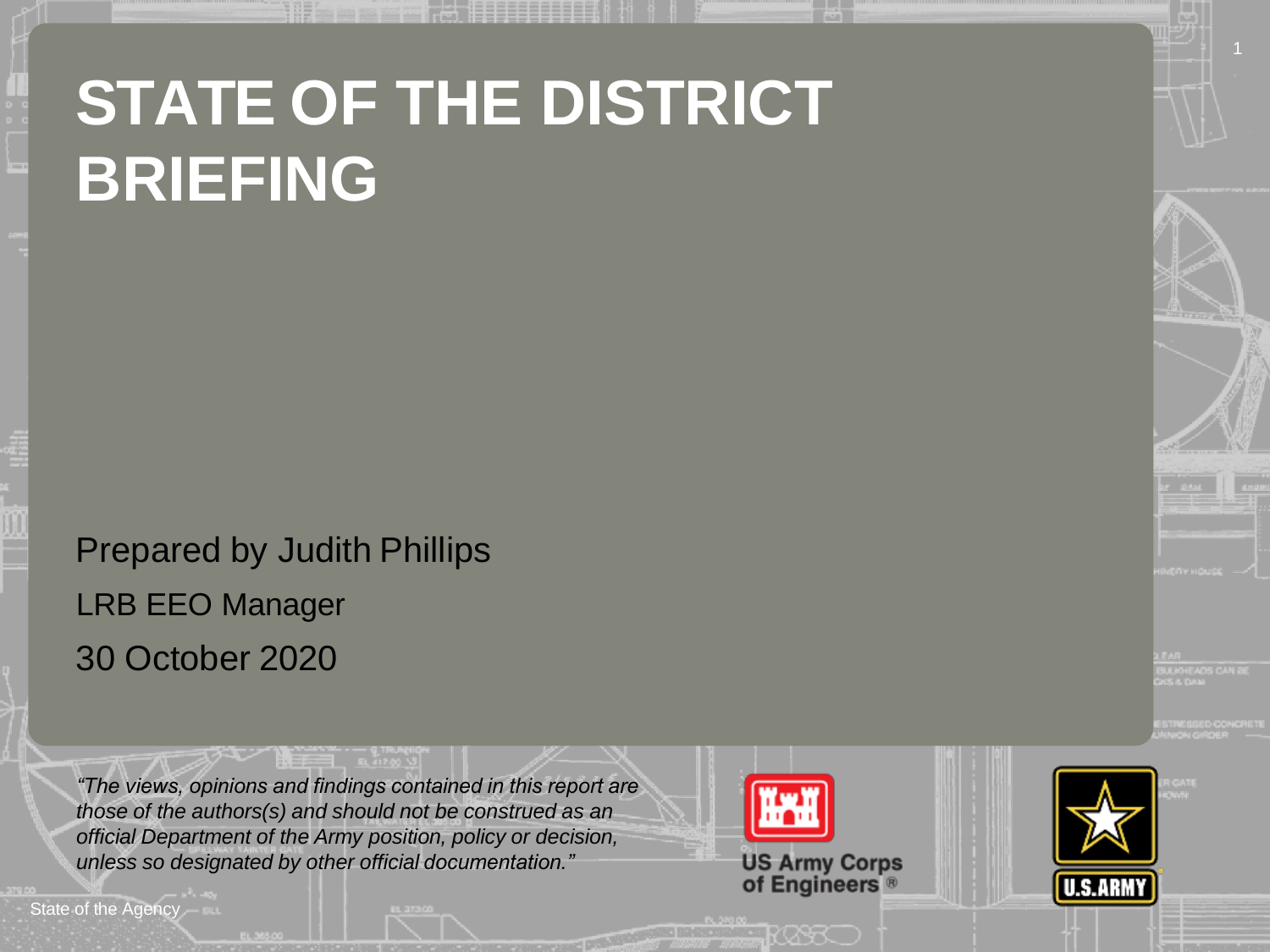## **STATE OF THE AGENCY**

## **Authority**

- Equal Employment Opportunity Commission Management Directive 715
- Title VII of the Civil Rights Act of 1964
- Section 501 of the Rehabilitation Act of 1973

## **Objective**

- Model EEO Program Six Essential Elements:
	- Demonstrated Commitment from Agency Leadership
	- Integration of EEO into the Agency's Strategic Mission
	- Management and Program Accountability
	- Proactive Prevention of Unlawful Discrimination
	- Efficiency
	- Responsiveness and Legal Compliance



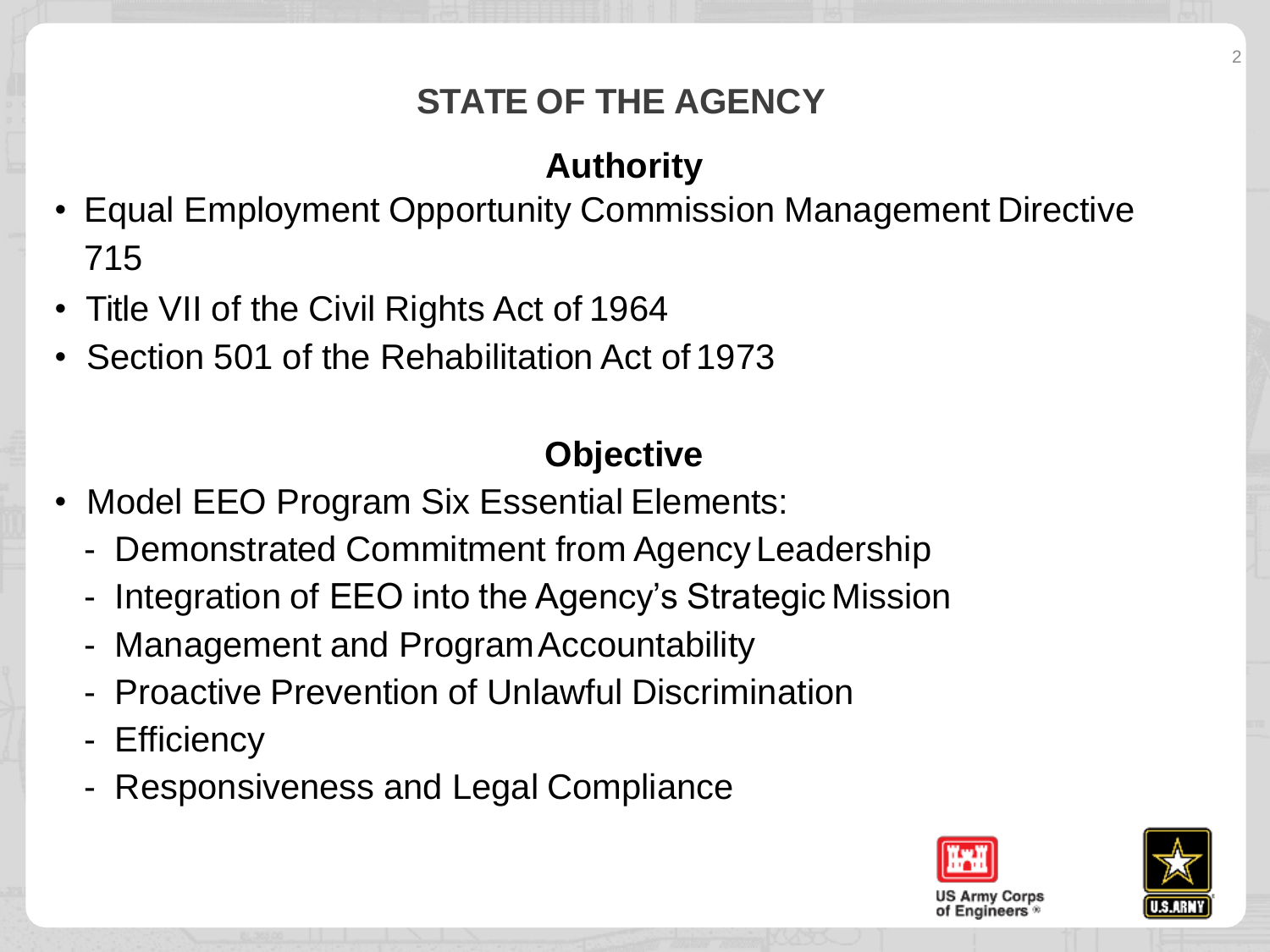#### **STATE OF THE AGENCY**

It is the policy of the Government of the United States to provide equal opportunity in employment for all persons, to prohibit discrimination in employment because of race, color, religion, sex, national origin, age, disability, gender identity, sexual orientation, or genetic information and to promote the full realization of equal employment opportunity through a continuing affirmative program in each agency.

No person shall be subject to retaliation for opposing any practice made unlawful by title VII of the Civil Rights Act (title VII) (42 U.S.C. 2000e et (29 CFR 1614.101)





3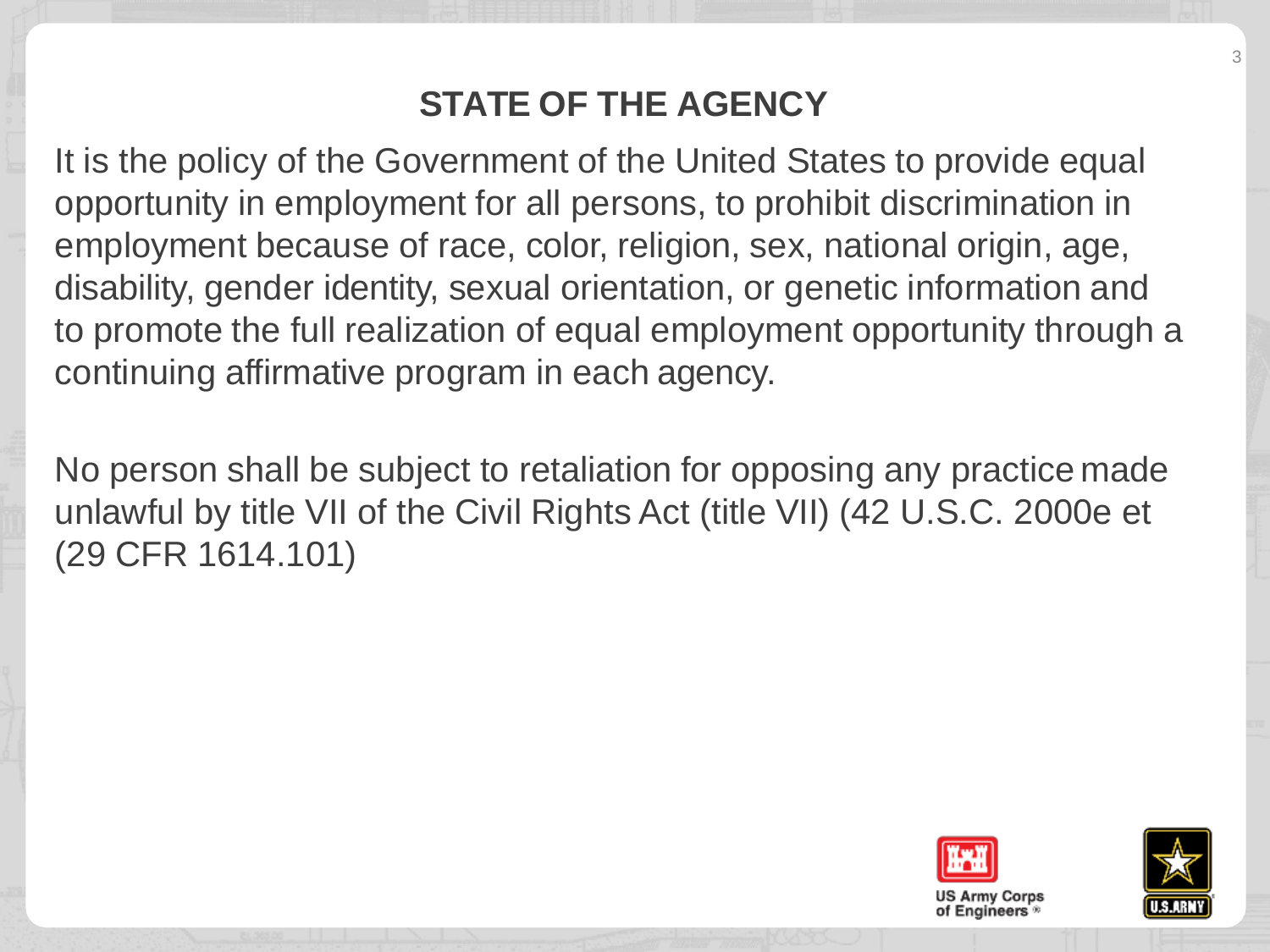#### **Workforce by Race/Ethnicity/Gender**

| <b>RNO</b>                                                  | <b>Number</b>  | <b>Percent</b> | $CLF*$ | RCLF <sup>**</sup> | Net Change (#)<br>from FY 19 |
|-------------------------------------------------------------|----------------|----------------|--------|--------------------|------------------------------|
| <b>White Male</b>                                           | 200            | 67.11%         | 39.00% | 44.90%             | $-7$                         |
| <b>White Female</b>                                         | 79             | 26.51%         | 33.70% | 41.20%             | $-1$                         |
| <b>Black Male</b>                                           | $\overline{2}$ | 0.67%          | 4.80%  | 4.00%              | $+1$                         |
| <b>Black Female</b>                                         | 5              | 1.67%          | 5.70%  | 5.20%              | $+1$                         |
| <b>Hispanic Male</b>                                        | $\overline{4}$ | 1.34%          | 6.20%  | 1.10%              | $+1$                         |
| <b>Hispanic Female</b>                                      | $\overline{2}$ | 0.67%          | 4.50%  | 1.00%              | $\mathbf 0$                  |
| <b>Asian Male</b>                                           | $\overline{2}$ | 1.00%          | 1.90%  | 0.60%              | $\mathbf 0$                  |
| <b>Asian Female</b>                                         | $\mathbf{1}$   | 0.33%          | 1.70%  | 0.50%              | $+1$                         |
| <b>Native Hawaiian or</b><br><b>Pacific Islander Male</b>   | $\overline{0}$ | 0.00%          | 0.10%  | 0.00%              | $\mathbf{0}$                 |
| <b>Native Hawaiian or</b><br><b>Pacific Islander female</b> | $\mathbf 0$    | 0.00%          | 0.10%  | 0.00%              | $\pmb{0}$                    |
| <b>American Indian or</b><br><b>Alaskan Male</b>            | $\mathbf{1}$   | 0.33%          | 0.30%  | 0.30%              | $\overline{0}$               |
| American Indian or<br><b>Alaskan Female</b>                 | $\Omega$       | 0.00%          | 0.30%  | 0.30%              | $\mathbf 0$                  |
| <b>Two or More races</b><br><b>Male</b>                     | $\Omega$       | 0.33%          | 0.80%  | 0.20%              | $\Omega$                     |

\*= National Civilian Labor Force (CLF)

\*\*= Relevant Civilian Labor Force (Greater Buffalo New York)



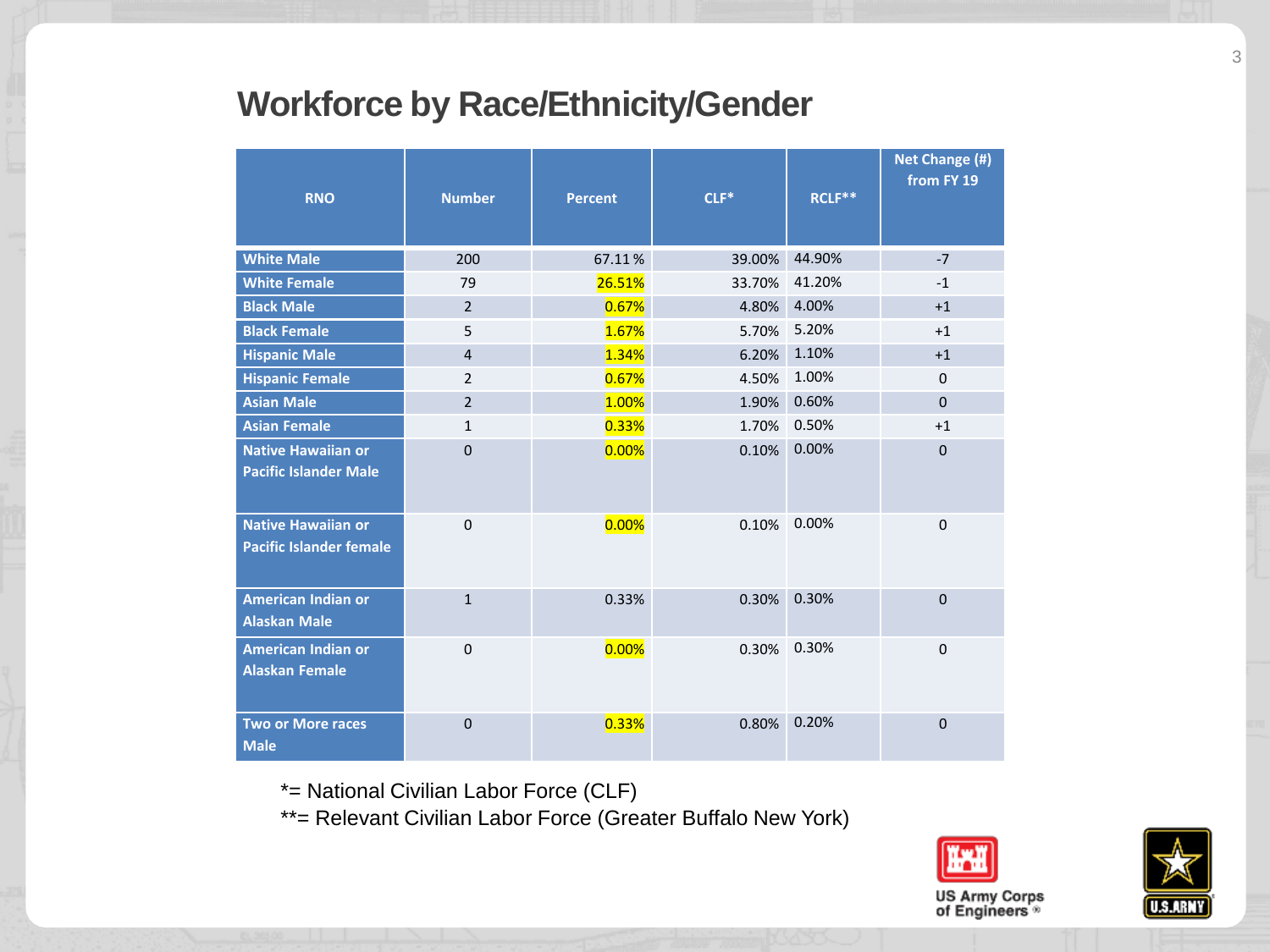# **TARGETED DISABILITIES**

- 1. Hearing
- 2. Vision
- 3. Missing Extremities
- 4. Partial Paralysis
- 5. Complete Paralysis
- 6. Epilepsy
- 7. Severe Intellectual Disability
- 8. Psychiatric Disability
- 9. Dwarfism

LRB Targeted Disability 2.37%

DoD Goal 2.00%





6

State of the Agency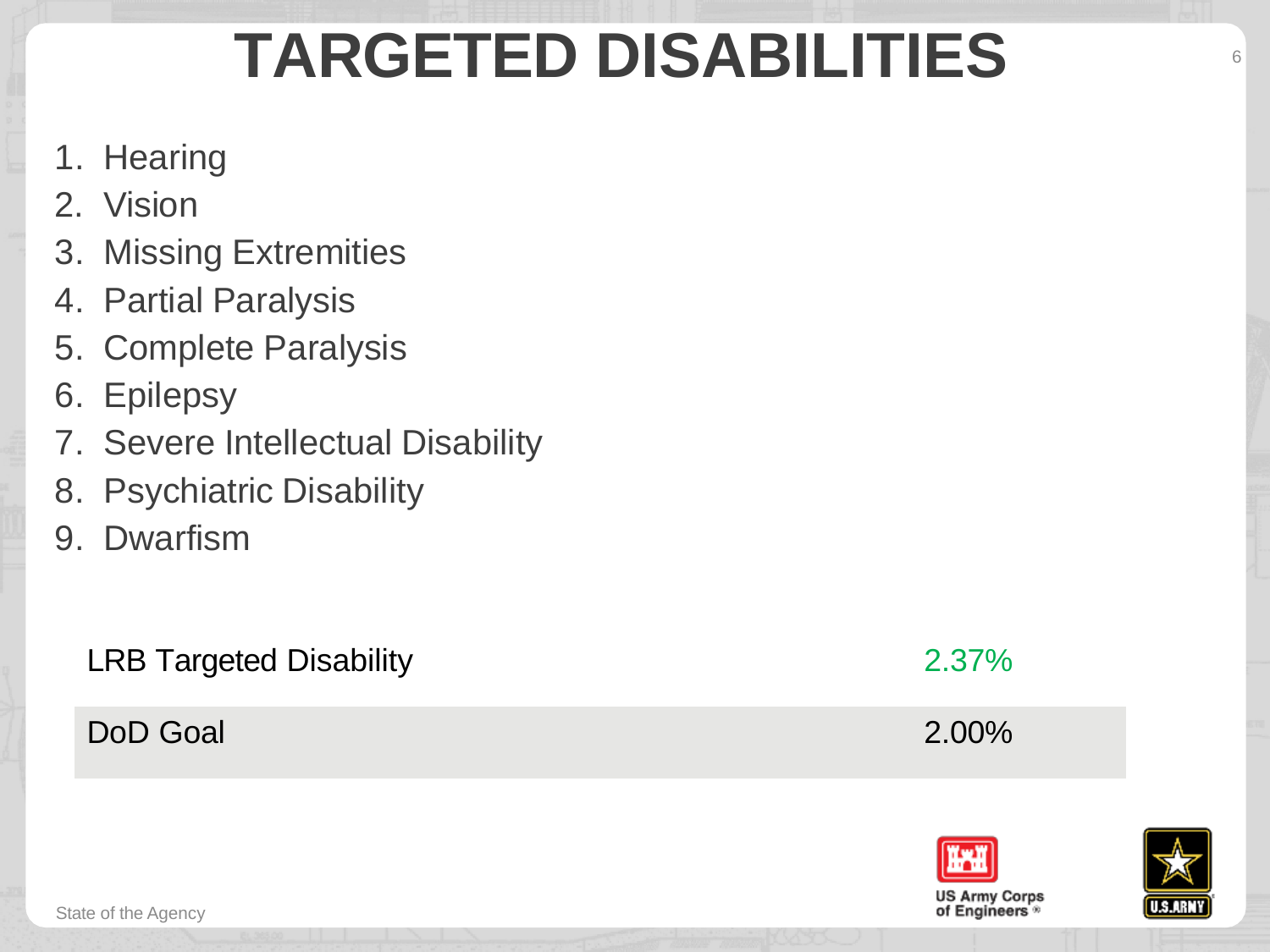# **PARTICIPATION RATES**

#### **FY 2020 Ethnicity/Race by Grade:**



Does not include Wage Grade employees



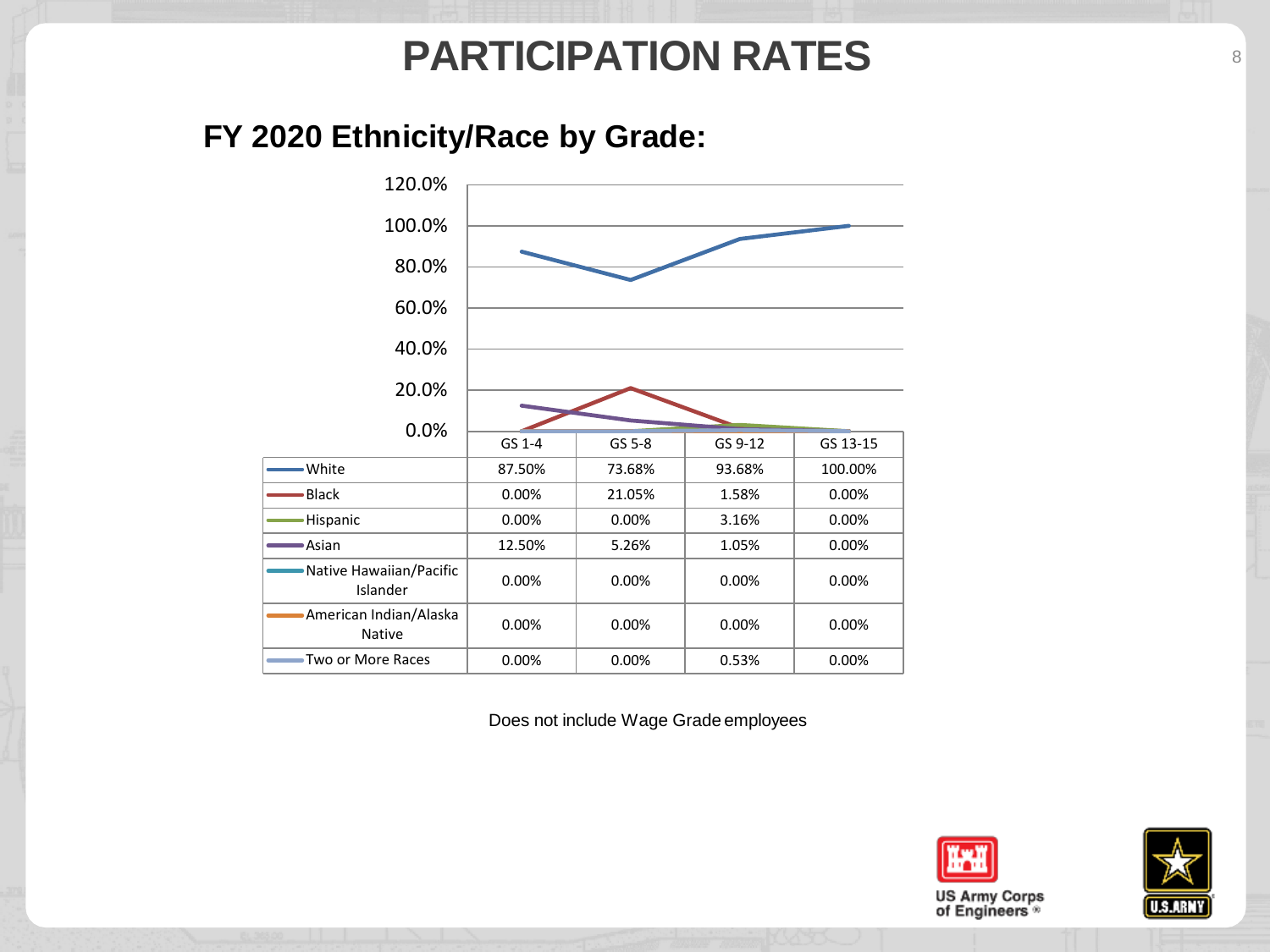## **PARTICIPATION RATES**

**GRADE & GENDER**



Does not include Wage Gradeemployees



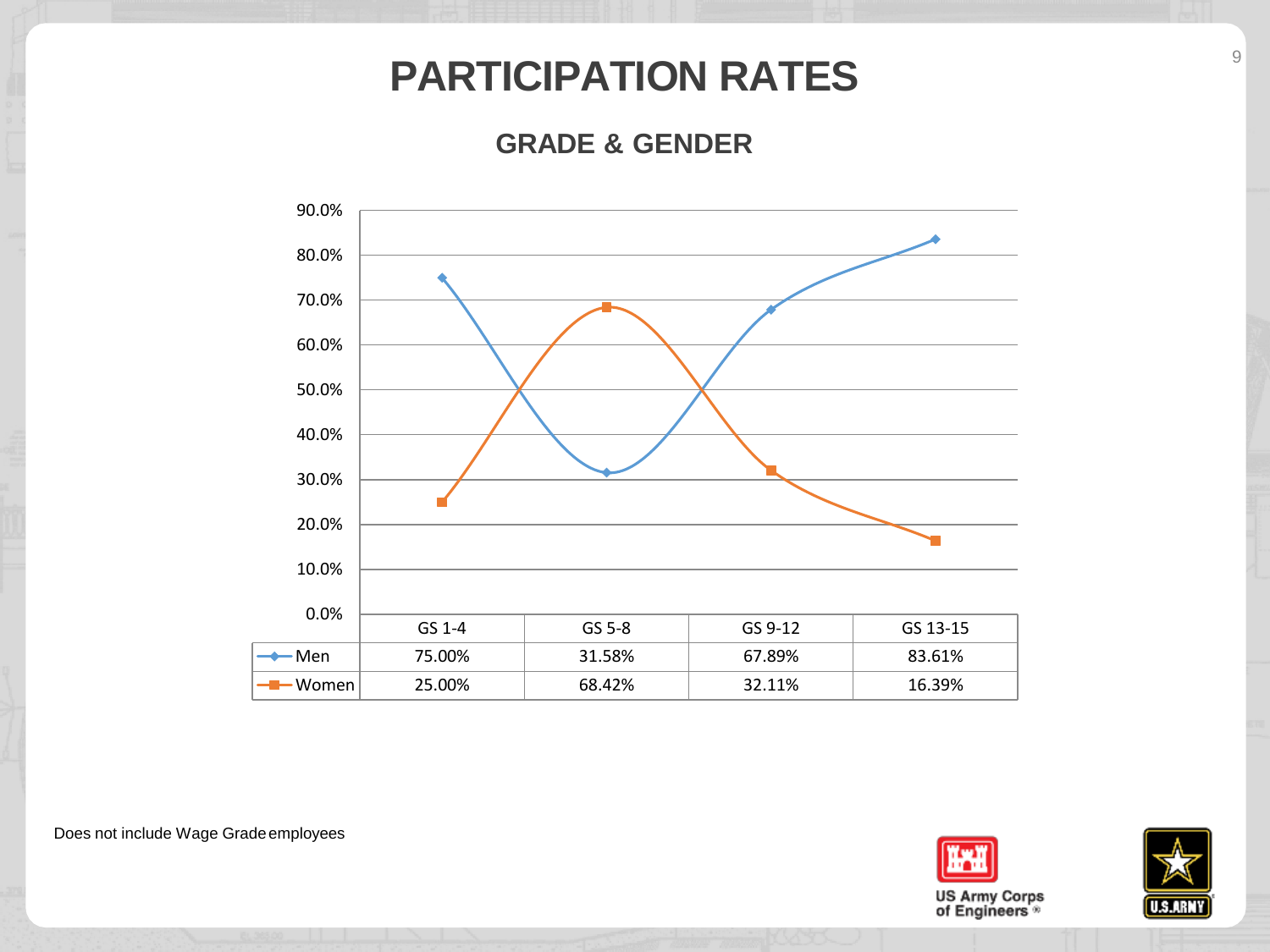# **PARTICIPATION RATES**

#### **GENDER**

|               | <b>Men</b>   |              | <b>Women</b>   |                | <b>Total</b> |              |
|---------------|--------------|--------------|----------------|----------------|--------------|--------------|
| Population    | <b>FY 20</b> | <b>FY 19</b> | <b>FY 20</b>   | <b>FY 19</b>   | <b>FY 20</b> | <b>FY 19</b> |
| GS 1-4        | 6            | 5            | $\overline{2}$ | $\overline{4}$ | 8            | 9            |
| <b>GS 5-8</b> | 13           | 10           | 6              | 13             | 19           | 23           |
| GS 9-12       | 129          | 127          | 61             | 55             | 190          | 182          |
| GS 13-15      | 51           | 48           | 10             | 9              | 61           | 57           |
| <b>Total</b>  | 199          | 190          | 79             | 81             | 278          | 271          |

Does not include Wage Gradeemployees





9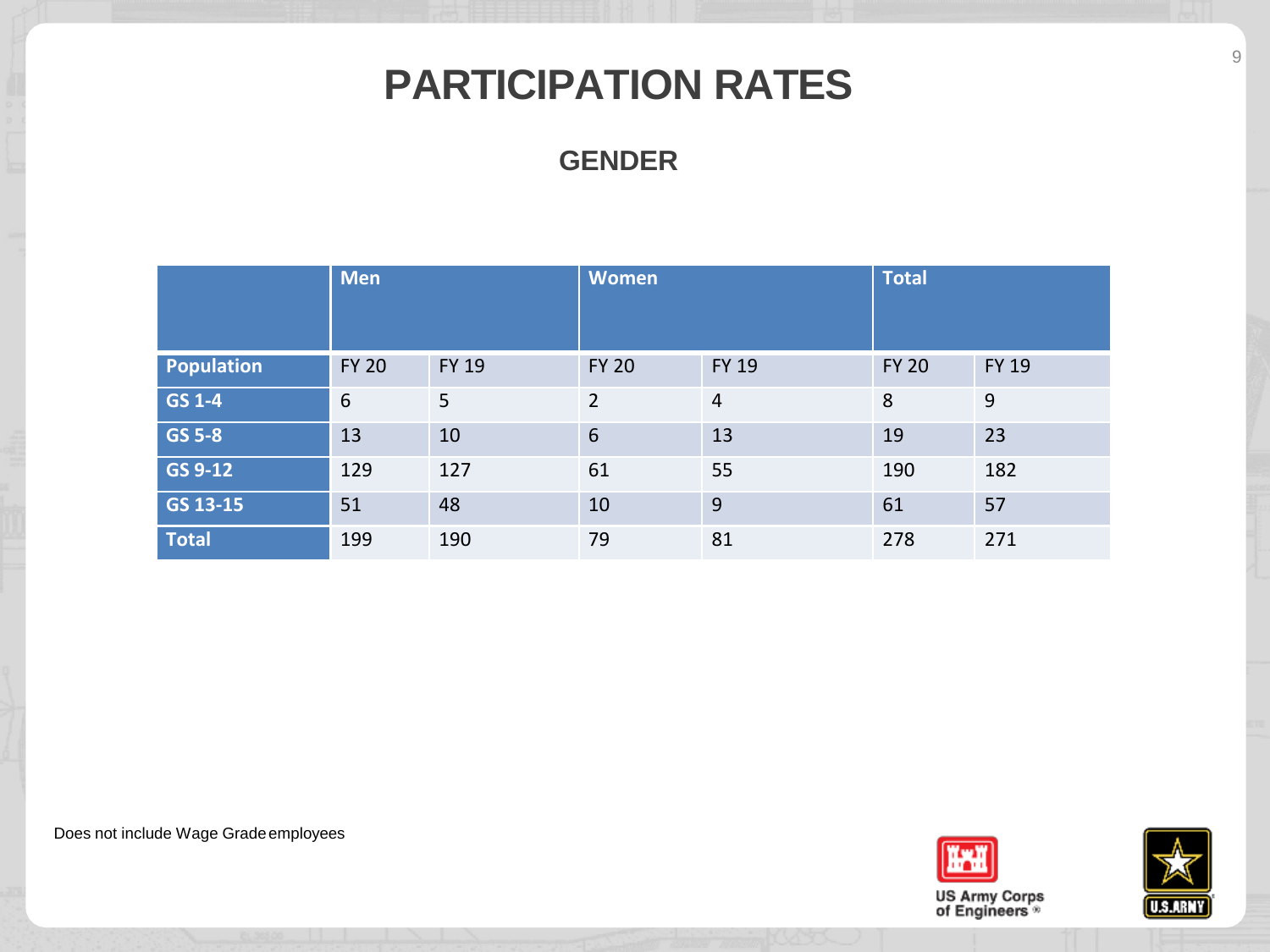# **USACE SELF ASSESSMENT/PART G SCORECARD**

| <b>Essential element</b>                                            | Percentage<br>"Yes" | # Deficiencies |
|---------------------------------------------------------------------|---------------------|----------------|
| A: Demonstrated Commitment from Agency<br>Leadership                | 100%                | $\bf{0}$       |
| B: Integration of EEO into the Agency's<br><b>Strategic Mission</b> | 90%                 | 3              |
| C: Management and Program Accountability                            | 95%                 | 1              |
| D: Proactive Prevention of Unlawful<br><b>Discrimination</b>        | 100%                | $\bf{0}$       |
| E: Efficiency                                                       | 100%                | 0              |
| <b>F: Responsiveness and Legal Compliance</b>                       | 100%                | 0              |

#### Standard (80% or above)





10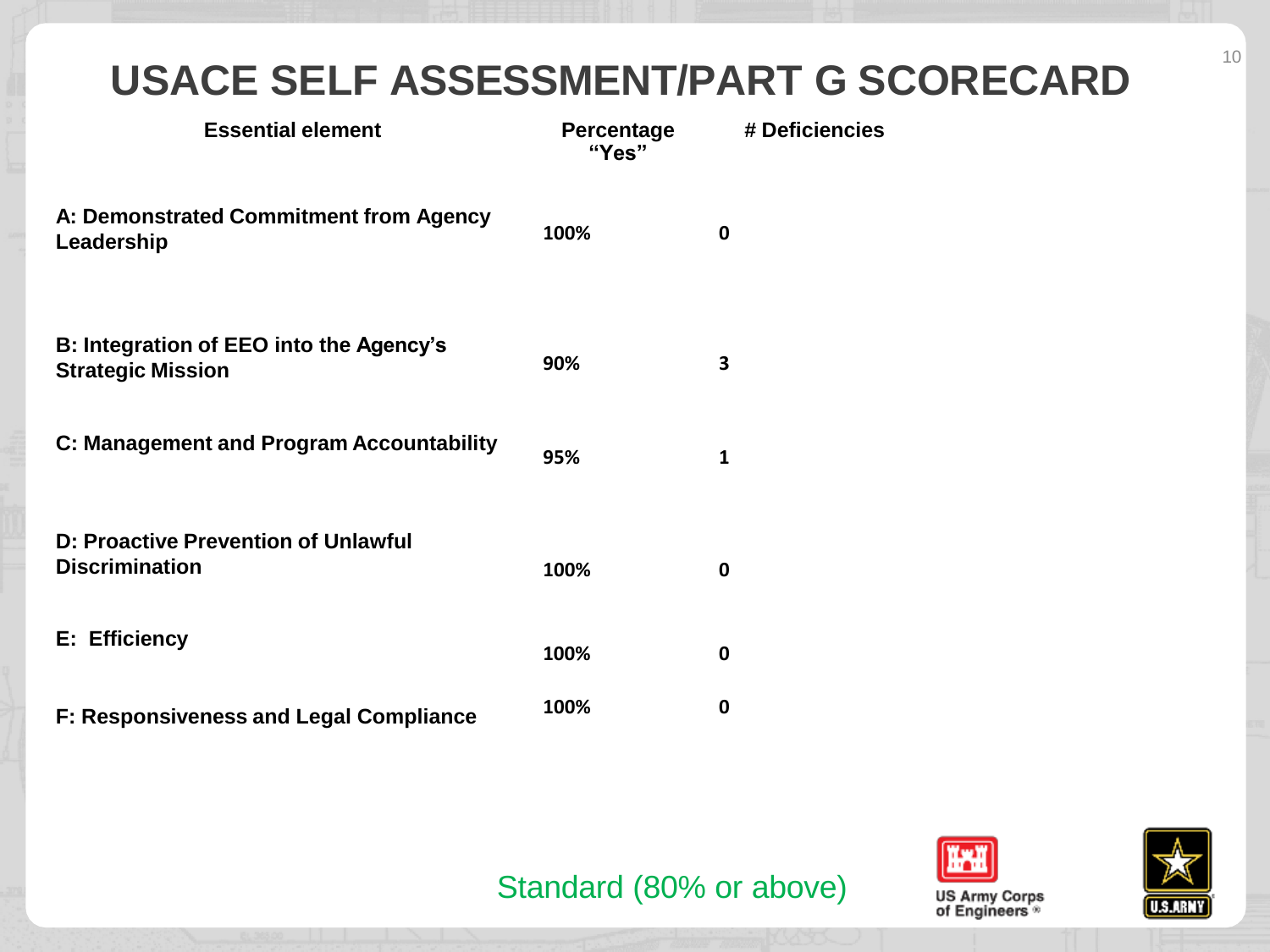# **FORMAL COMPLAINTS FILED IN FY 2018**

#### **Complaints Processing Summary**

- 0 complaints filed formal/informal in FY20
- 1 complaint withdrawn at hearing stage
- Trends in Complaints for past 5 years have been Non-Selection on the basis of Gender, Retaliation, and Sexual Orientation.
- Processing times at the informal and formal levels are "green."



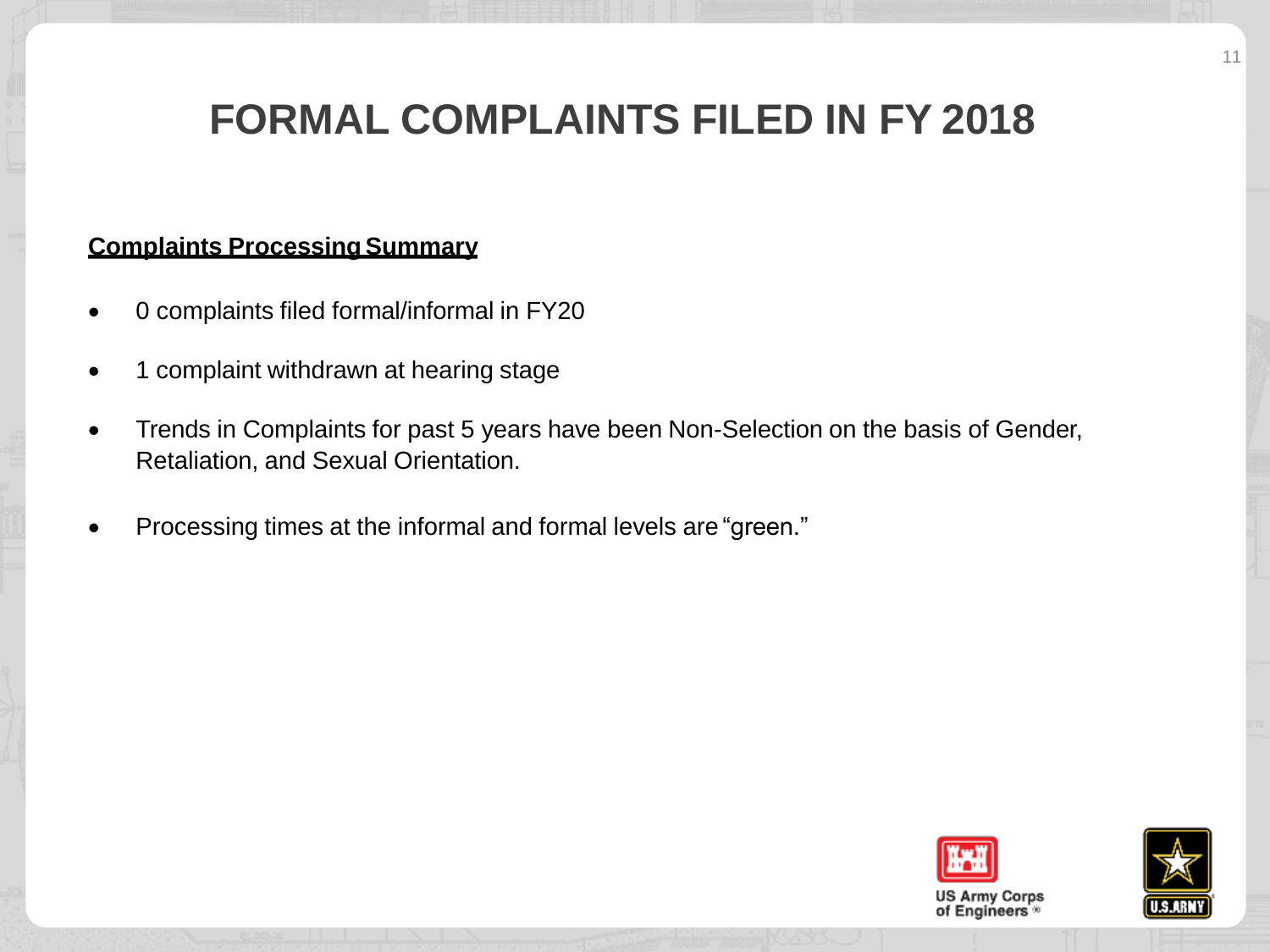#### **ACCOMPLISHMENTS**

The Buffalo District has met/exceeded federal goals for individuals with disabilities in the workplace.

- The Buffalo District has 7 (2.37%) employees self-identifying as having a targeted disability, exceeding the Federal goal of 2% goal for the second year in a row. Targeted disabilities are severe, including deafness, blindness, paralysis, and mental illness.
- The District has also exceeded the Federal goal of 12% of the workforce self-identifying as having a disability. In FY 2020, 43 (15.25%) of employees self-identified as having a disability.
- There are barriers to the advancement of individuals with disabilities, with lower than expected numbers of individuals with disabilities found at the GS-11 through GS-15 levels.



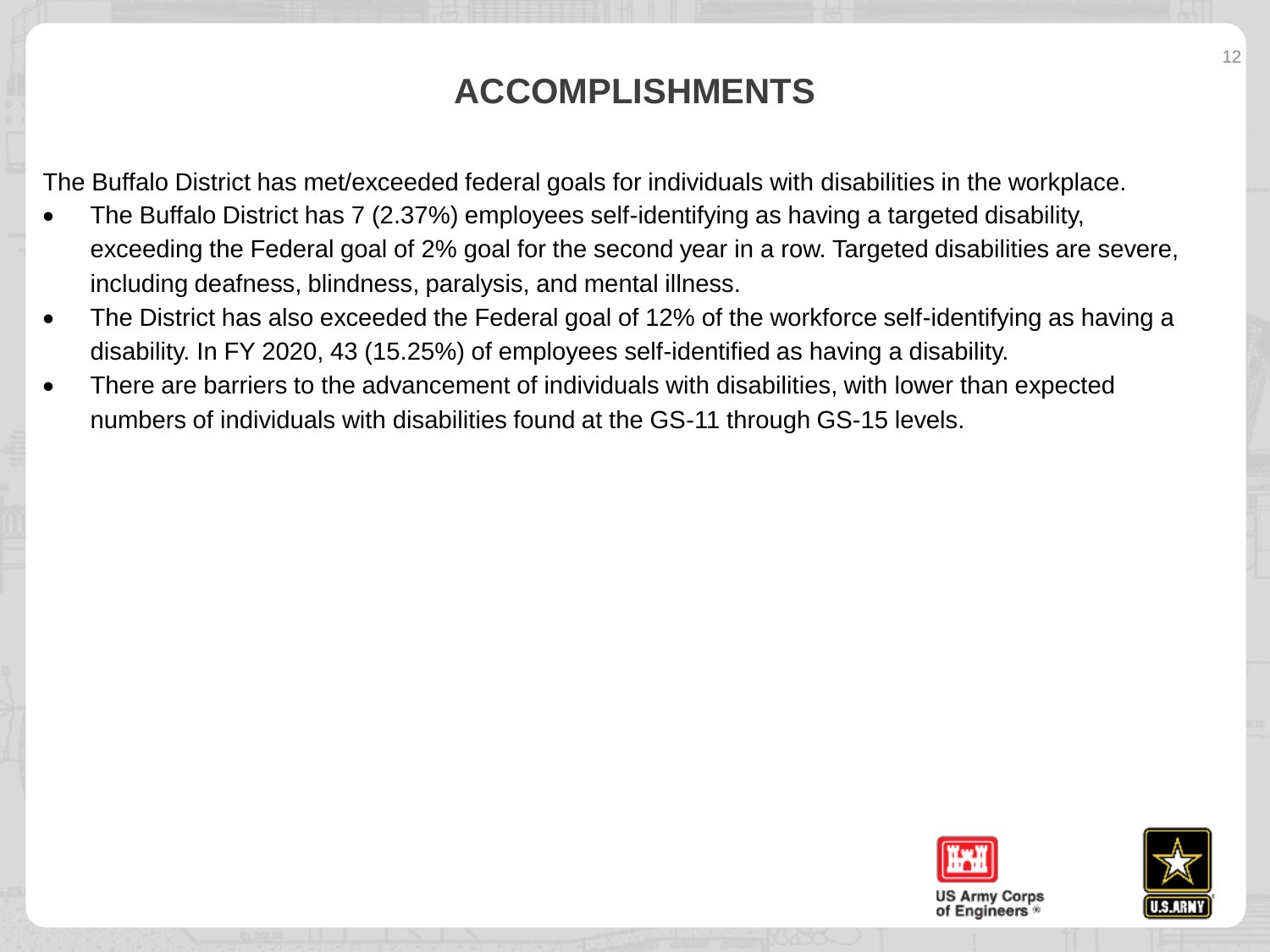# **REPORTABLE DEFICIENCIES AND CHALLENGES**

Four main deficiencies identified:

- EEO Director does not regularly participate in senior-level staff meetings concerning personnel, budget, technology, and other workforce issues.
- Training is needed that provides every supervisor and manager with the background and tools in communication and interpersonal skills in order to supervise most effectively in a workplace with diverse employees and to avoid disputes arising from ineffective communications.
- Senior managers do not successfully implement EEO Action Plans and incorporate the EEO Action Plan Objectives into agency strategic plans.
- Managers and supervisors do not support the EEO program in identifying and removing barriers to equal opportunity.



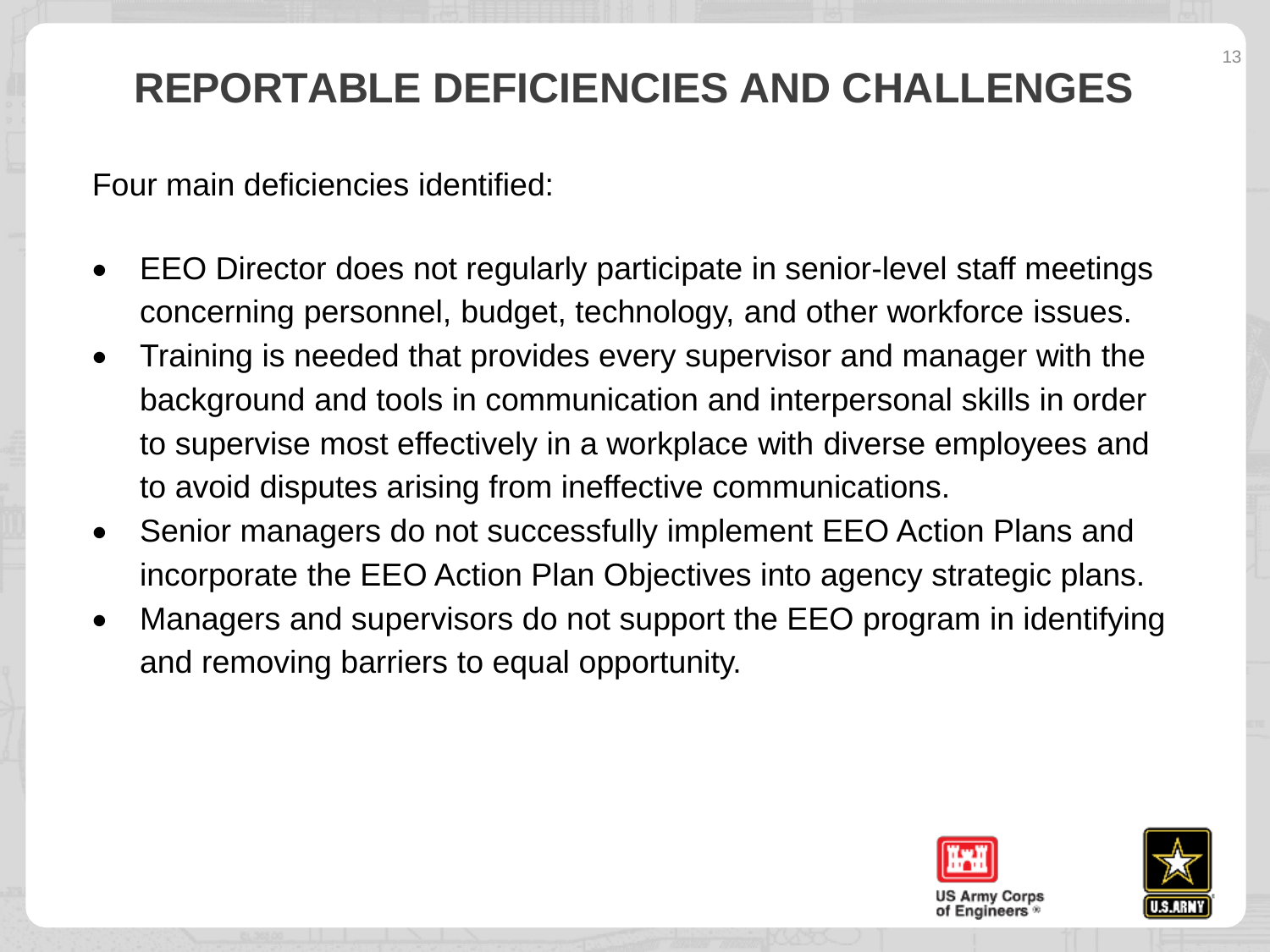## **WAY AHEAD** 14

- Create simple process to redact names/addresses from the resume review portion of the selection process.
- Hiring Officials commit to selecting one new recruiting source off of the EEO recruitment list to specifically target as part of the vacancy process.
- The command will review plans for hiring GS-12 positions and higher at the PMC, including selection board membership.
- For GS-12 and higher, selection panels should include a member from outside LRB. At a minimum, the selection panel will include a member from outside the position's division. Concerted effort to ensure female representation on every hiring panel.
- Include EEO in senior-level staff meetings on personnel, recruitment, outreach, and diversity/inclusion, or any meetings on technology that could impact reasonable accommodation requests and accessibility issues.
- Identify trainers and training for supervisors, managers in communication, cultural awareness, cultural competency, navigating work in a world of social unrest.